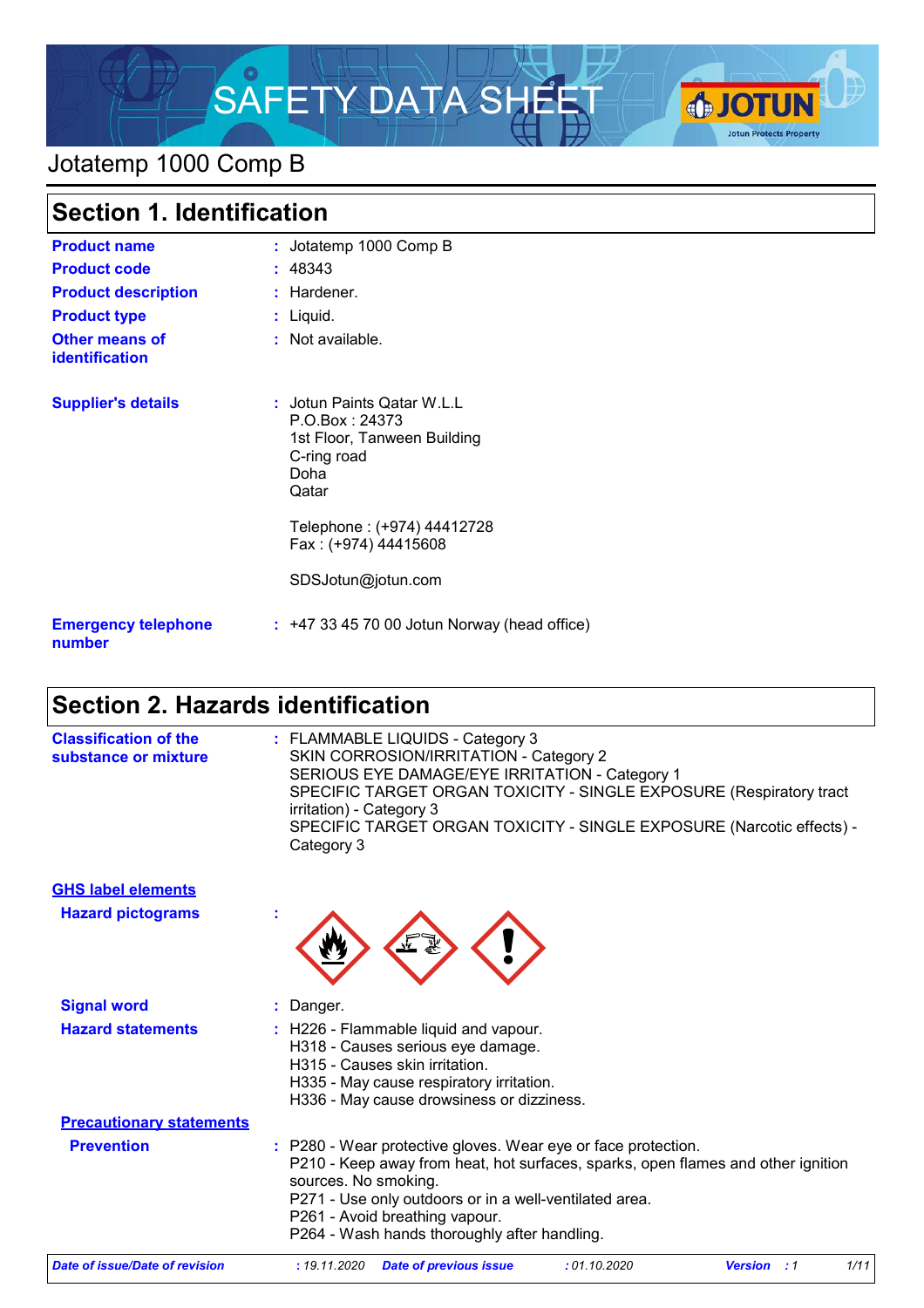## **Section 2. Hazards identification**

| <b>Response</b> | $: P304 + P340 + P312 - IF INHALED: Remove person to fresh air and keep$<br>comfortable for breathing. Call a POISON CENTER or physician if you feel unwell.<br>P302 + P352 + P362 + P364 - IF ON SKIN: Wash with plenty of soap and water.<br>Take off contaminated clothing and wash it before reuse.<br>P332 + P313 - If skin irritation occurs: Get medical attention.<br>P305 + P351 + P338 + P310 - IF IN EYES: Rinse cautiously with water for several<br>minutes. Remove contact lenses, if present and easy to do. Continue rinsing.<br>Immediately call a POISON CENTER or physician. |
|-----------------|-------------------------------------------------------------------------------------------------------------------------------------------------------------------------------------------------------------------------------------------------------------------------------------------------------------------------------------------------------------------------------------------------------------------------------------------------------------------------------------------------------------------------------------------------------------------------------------------------|
| <b>Storage</b>  | : P405 - Store locked up.<br>P403 - Store in a well-ventilated place.<br>P235 - Keep cool.                                                                                                                                                                                                                                                                                                                                                                                                                                                                                                      |
| <b>Disposal</b> | : P501 - Dispose of contents and container in accordance with all local, regional,<br>national and international regulations.                                                                                                                                                                                                                                                                                                                                                                                                                                                                   |

**Other hazards which do not :** None known. **result in classification**

## **Section 3. Composition/information on ingredients**

| Substance/mixture                       | : Mixture        |
|-----------------------------------------|------------------|
| <b>Other means of</b><br>identification | : Not available. |

### **CAS number/other identifiers**

| <b>CAS number</b>      | : Not applicable. |
|------------------------|-------------------|
| <b>EC</b> number       | : Mixture.        |
| <b>Product code</b>    | : 48343           |
| <b>Ingredient name</b> |                   |

| <b>Ingredient name</b>       |      | <b>CAS number</b> |
|------------------------------|------|-------------------|
| titanium tetrabutanolate     | l≥90 | 5593-70-4         |
| titanium tetraisopropanolate | ≤3   | 546-68-9          |

**There are no additional ingredients present which, within the current knowledge of the supplier and in the concentrations applicable, are classified as hazardous to health or the environment and hence require reporting in this section.**

**Occupational exposure limits, if available, are listed in Section 8.**

### **Section 4. First aid measures**

#### **Description of necessary first aid measures**

| <b>Eye contact</b>  | : Get medical attention immediately. Call a poison center or physician. Immediately<br>flush eyes with plenty of water, occasionally lifting the upper and lower eyelids.<br>Check for and remove any contact lenses. Continue to rinse for at least 10 minutes.<br>Chemical burns must be treated promptly by a physician.                                                                                                                                                                                                                                                                                                                                                                                                           |
|---------------------|---------------------------------------------------------------------------------------------------------------------------------------------------------------------------------------------------------------------------------------------------------------------------------------------------------------------------------------------------------------------------------------------------------------------------------------------------------------------------------------------------------------------------------------------------------------------------------------------------------------------------------------------------------------------------------------------------------------------------------------|
| <b>Inhalation</b>   | : Get medical attention immediately. Call a poison center or physician. Remove<br>victim to fresh air and keep at rest in a position comfortable for breathing. If it is<br>suspected that fumes are still present, the rescuer should wear an appropriate mask<br>or self-contained breathing apparatus. If not breathing, if breathing is irregular or if<br>respiratory arrest occurs, provide artificial respiration or oxygen by trained personnel.<br>It may be dangerous to the person providing aid to give mouth-to-mouth<br>resuscitation. If unconscious, place in recovery position and get medical attention<br>immediately. Maintain an open airway. Loosen tight clothing such as a collar, tie,<br>belt or waistband. |
| <b>Skin contact</b> | : Get medical attention immediately. Call a poison center or physician. Flush<br>contaminated skin with plenty of water. Remove contaminated clothing and shoes.<br>Wash contaminated clothing thoroughly with water before removing it, or wear<br>gloves. Continue to rinse for at least 10 minutes. Chemical burns must be treated<br>promptly by a physician. Wash clothing before reuse. Clean shoes thoroughly<br>before reuse.                                                                                                                                                                                                                                                                                                 |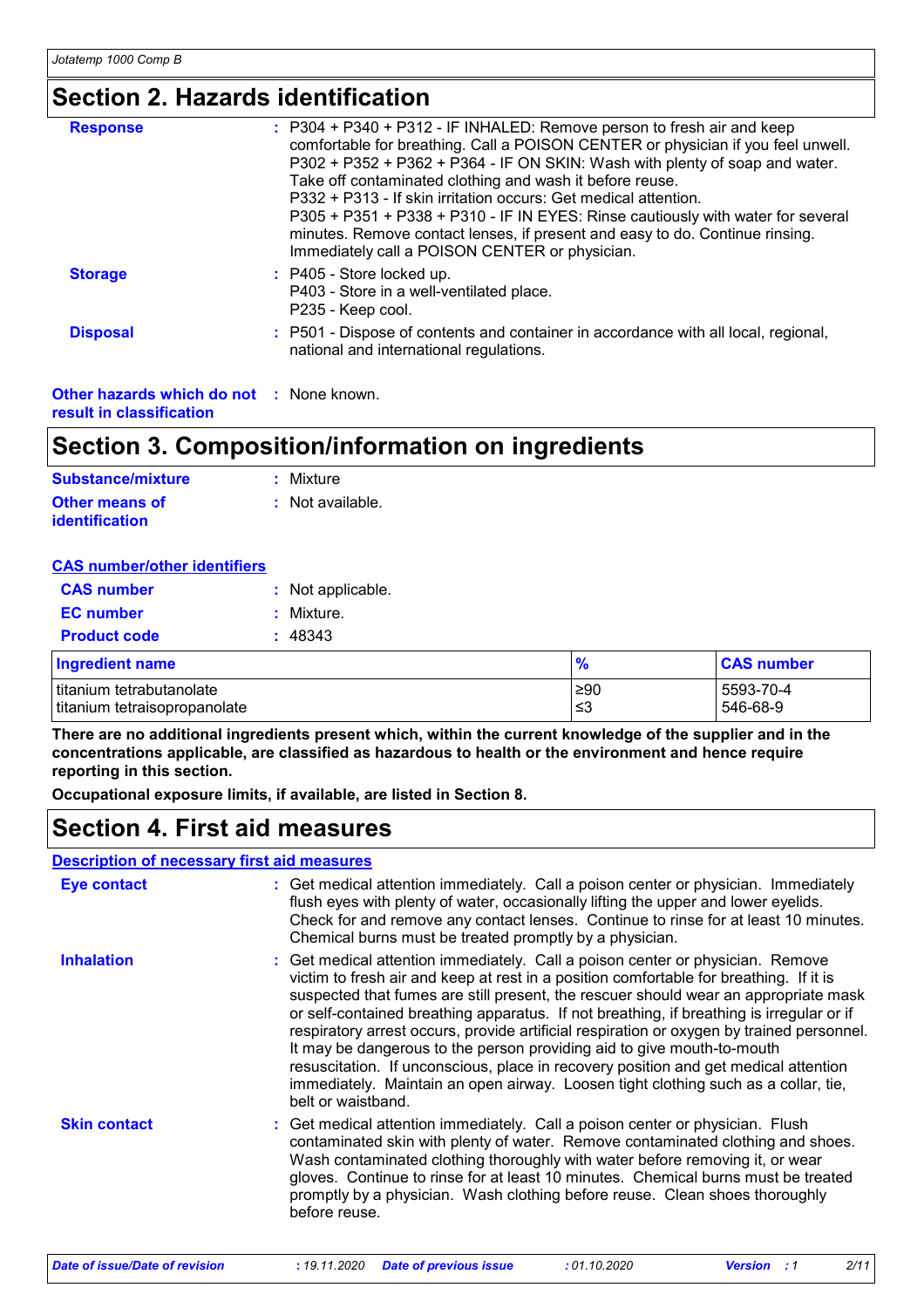# **Section 4. First aid measures**

| <b>Ingestion</b> | : Get medical attention immediately. Call a poison center or physician. Wash out<br>mouth with water. Remove dentures if any. Remove victim to fresh air and keep at<br>rest in a position comfortable for breathing. If material has been swallowed and the<br>exposed person is conscious, give small quantities of water to drink. Stop if the<br>exposed person feels sick as vomiting may be dangerous. Do not induce vomiting<br>unless directed to do so by medical personnel. If vomiting occurs, the head should<br>be kept low so that vomit does not enter the lungs. Chemical burns must be treated<br>promptly by a physician. Never give anything by mouth to an unconscious person.<br>If unconscious, place in recovery position and get medical attention immediately.<br>Maintain an open airway. Loosen tight clothing such as a collar, tie, belt or |
|------------------|--------------------------------------------------------------------------------------------------------------------------------------------------------------------------------------------------------------------------------------------------------------------------------------------------------------------------------------------------------------------------------------------------------------------------------------------------------------------------------------------------------------------------------------------------------------------------------------------------------------------------------------------------------------------------------------------------------------------------------------------------------------------------------------------------------------------------------------------------------------------------|
|                  | waistband.                                                                                                                                                                                                                                                                                                                                                                                                                                                                                                                                                                                                                                                                                                                                                                                                                                                               |

#### **Most important symptoms/effects, acute and delayed**

| <b>Potential acute health effects</b> |                                                                                                                                                                                                                                                                                                                                                                                                                 |
|---------------------------------------|-----------------------------------------------------------------------------------------------------------------------------------------------------------------------------------------------------------------------------------------------------------------------------------------------------------------------------------------------------------------------------------------------------------------|
| <b>Eye contact</b>                    | : Causes serious eye damage.                                                                                                                                                                                                                                                                                                                                                                                    |
| <b>Inhalation</b>                     | May cause drowsiness or dizziness. May cause respiratory irritation.                                                                                                                                                                                                                                                                                                                                            |
| <b>Skin contact</b>                   | : Causes skin irritation.                                                                                                                                                                                                                                                                                                                                                                                       |
| <b>Ingestion</b>                      | : No known significant effects or critical hazards.                                                                                                                                                                                                                                                                                                                                                             |
| <b>Over-exposure signs/symptoms</b>   |                                                                                                                                                                                                                                                                                                                                                                                                                 |
| <b>Eye contact</b>                    | : Adverse symptoms may include the following:<br>pain<br>watering<br>redness                                                                                                                                                                                                                                                                                                                                    |
| <b>Inhalation</b>                     | Adverse symptoms may include the following:<br>respiratory tract irritation<br>coughing<br>nausea or vomiting<br>headache<br>drowsiness/fatigue<br>dizziness/vertigo<br>unconsciousness                                                                                                                                                                                                                         |
| <b>Skin contact</b>                   | : Adverse symptoms may include the following:<br>pain or irritation<br>redness<br>blistering may occur                                                                                                                                                                                                                                                                                                          |
| <b>Ingestion</b>                      | : Adverse symptoms may include the following:<br>stomach pains                                                                                                                                                                                                                                                                                                                                                  |
|                                       | Indication of immediate medical attention and special treatment needed, if necessary                                                                                                                                                                                                                                                                                                                            |
| <b>Notes to physician</b>             | : Treat symptomatically. Contact poison treatment specialist immediately if large<br>quantities have been ingested or inhaled.                                                                                                                                                                                                                                                                                  |
| <b>Specific treatments</b>            | : No specific treatment.                                                                                                                                                                                                                                                                                                                                                                                        |
| <b>Protection of first-aiders</b>     | : No action shall be taken involving any personal risk or without suitable training. If it<br>is suspected that fumes are still present, the rescuer should wear an appropriate<br>mask or self-contained breathing apparatus. It may be dangerous to the person<br>providing aid to give mouth-to-mouth resuscitation. Wash contaminated clothing<br>thoroughly with water before removing it, or wear gloves. |

**See toxicological information (Section 11)**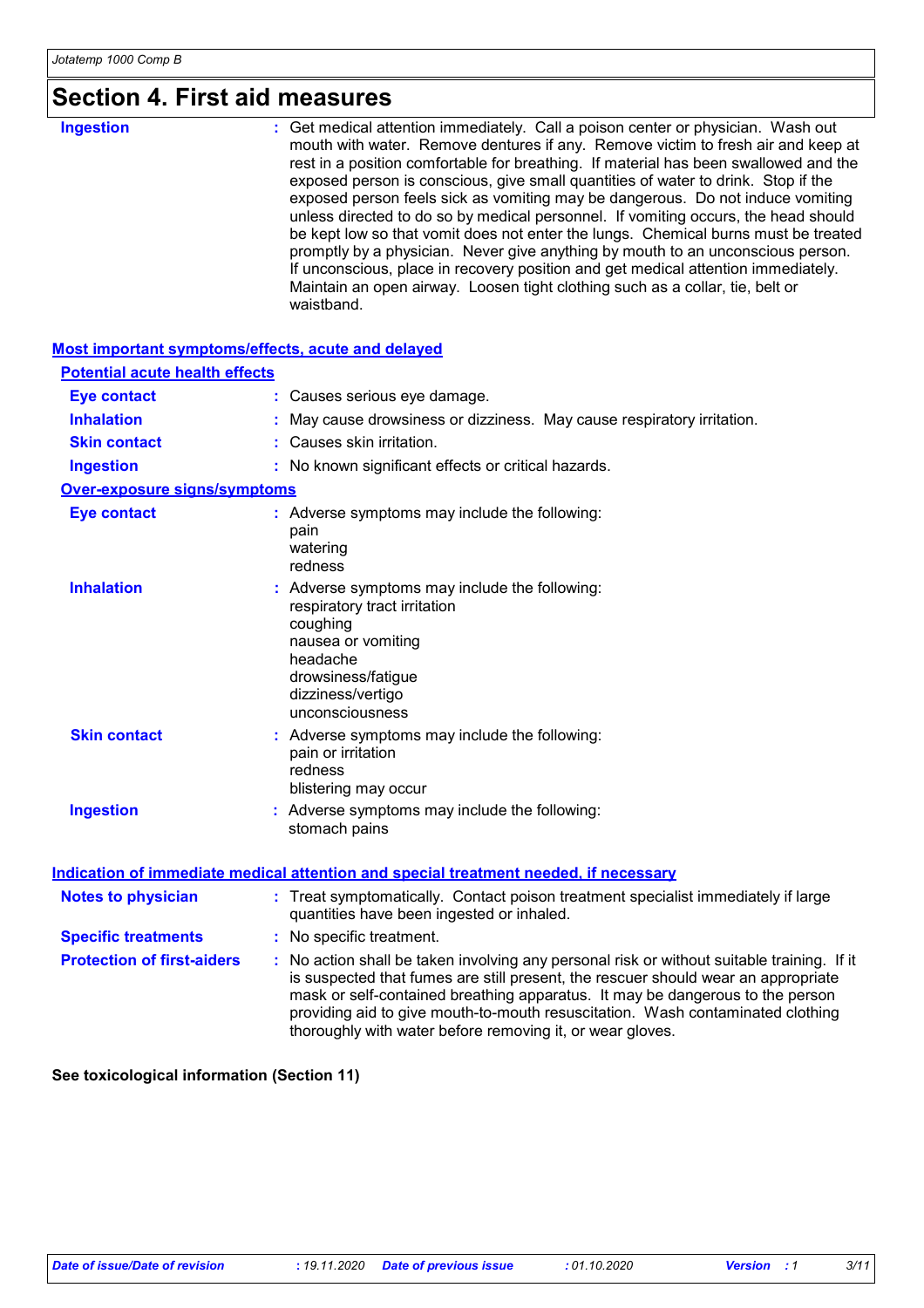# **Section 5. Firefighting measures**

| <b>Extinguishing media</b>                               |                                                                                                                                                                                                                                                                                                                               |
|----------------------------------------------------------|-------------------------------------------------------------------------------------------------------------------------------------------------------------------------------------------------------------------------------------------------------------------------------------------------------------------------------|
| <b>Suitable extinguishing</b><br>media                   | : Use dry chemical, $CO2$ , water spray (fog) or foam.                                                                                                                                                                                                                                                                        |
| <b>Unsuitable extinguishing</b><br>media                 | : Do not use water jet.                                                                                                                                                                                                                                                                                                       |
| <b>Specific hazards arising</b><br>from the chemical     | : Flammable liquid and vapour. Runoff to sewer may create fire or explosion hazard.<br>In a fire or if heated, a pressure increase will occur and the container may burst, with<br>the risk of a subsequent explosion.                                                                                                        |
| <b>Hazardous thermal</b><br>decomposition products       | : Decomposition products may include the following materials:<br>carbon dioxide<br>carbon monoxide<br>metal oxide/oxides                                                                                                                                                                                                      |
| <b>Special protective actions</b><br>for fire-fighters   | : Promptly isolate the scene by removing all persons from the vicinity of the incident if<br>there is a fire. No action shall be taken involving any personal risk or without<br>suitable training. Move containers from fire area if this can be done without risk.<br>Use water spray to keep fire-exposed containers cool. |
| <b>Special protective</b><br>equipment for fire-fighters | : Fire-fighters should wear appropriate protective equipment and self-contained<br>breathing apparatus (SCBA) with a full face-piece operated in positive pressure<br>mode.                                                                                                                                                   |

# **Section 6. Accidental release measures**

|                                                             | <b>Personal precautions, protective equipment and emergency procedures</b>                                                                                                                                                                                                                                                                                                                                                                                                                                                                                                                                                                                                                                                                                              |
|-------------------------------------------------------------|-------------------------------------------------------------------------------------------------------------------------------------------------------------------------------------------------------------------------------------------------------------------------------------------------------------------------------------------------------------------------------------------------------------------------------------------------------------------------------------------------------------------------------------------------------------------------------------------------------------------------------------------------------------------------------------------------------------------------------------------------------------------------|
| For non-emergency<br>personnel                              | : No action shall be taken involving any personal risk or without suitable training.<br>Evacuate surrounding areas. Keep unnecessary and unprotected personnel from<br>entering. Do not touch or walk through spilt material. Shut off all ignition sources.<br>No flares, smoking or flames in hazard area. Do not breathe vapour or mist.<br>Provide adequate ventilation. Wear appropriate respirator when ventilation is<br>inadequate. Put on appropriate personal protective equipment.                                                                                                                                                                                                                                                                           |
|                                                             | For emergency responders : If specialised clothing is required to deal with the spillage, take note of any<br>information in Section 8 on suitable and unsuitable materials. See also the<br>information in "For non-emergency personnel".                                                                                                                                                                                                                                                                                                                                                                                                                                                                                                                              |
| <b>Environmental precautions</b>                            | : Avoid dispersal of spilt material and runoff and contact with soil, waterways, drains<br>and sewers. Inform the relevant authorities if the product has caused environmental<br>pollution (sewers, waterways, soil or air).                                                                                                                                                                                                                                                                                                                                                                                                                                                                                                                                           |
| <b>Methods and material for containment and cleaning up</b> |                                                                                                                                                                                                                                                                                                                                                                                                                                                                                                                                                                                                                                                                                                                                                                         |
| <b>Small spill</b>                                          | : Stop leak if without risk. Move containers from spill area. Use spark-proof tools and<br>explosion-proof equipment. Dilute with water and mop up if water-soluble.<br>Alternatively, or if water-insoluble, absorb with an inert dry material and place in an<br>appropriate waste disposal container. Dispose of via a licensed waste disposal<br>contractor.                                                                                                                                                                                                                                                                                                                                                                                                        |
| <b>Large spill</b>                                          | : Stop leak if without risk. Move containers from spill area. Use spark-proof tools and<br>explosion-proof equipment. Approach the release from upwind. Prevent entry into<br>sewers, water courses, basements or confined areas. Wash spillages into an<br>effluent treatment plant or proceed as follows. Contain and collect spillage with non-<br>combustible, absorbent material e.g. sand, earth, vermiculite or diatomaceous earth<br>and place in container for disposal according to local regulations (see Section 13).<br>Dispose of via a licensed waste disposal contractor. Contaminated absorbent<br>material may pose the same hazard as the spilt product. Note: see Section 1 for<br>emergency contact information and Section 13 for waste disposal. |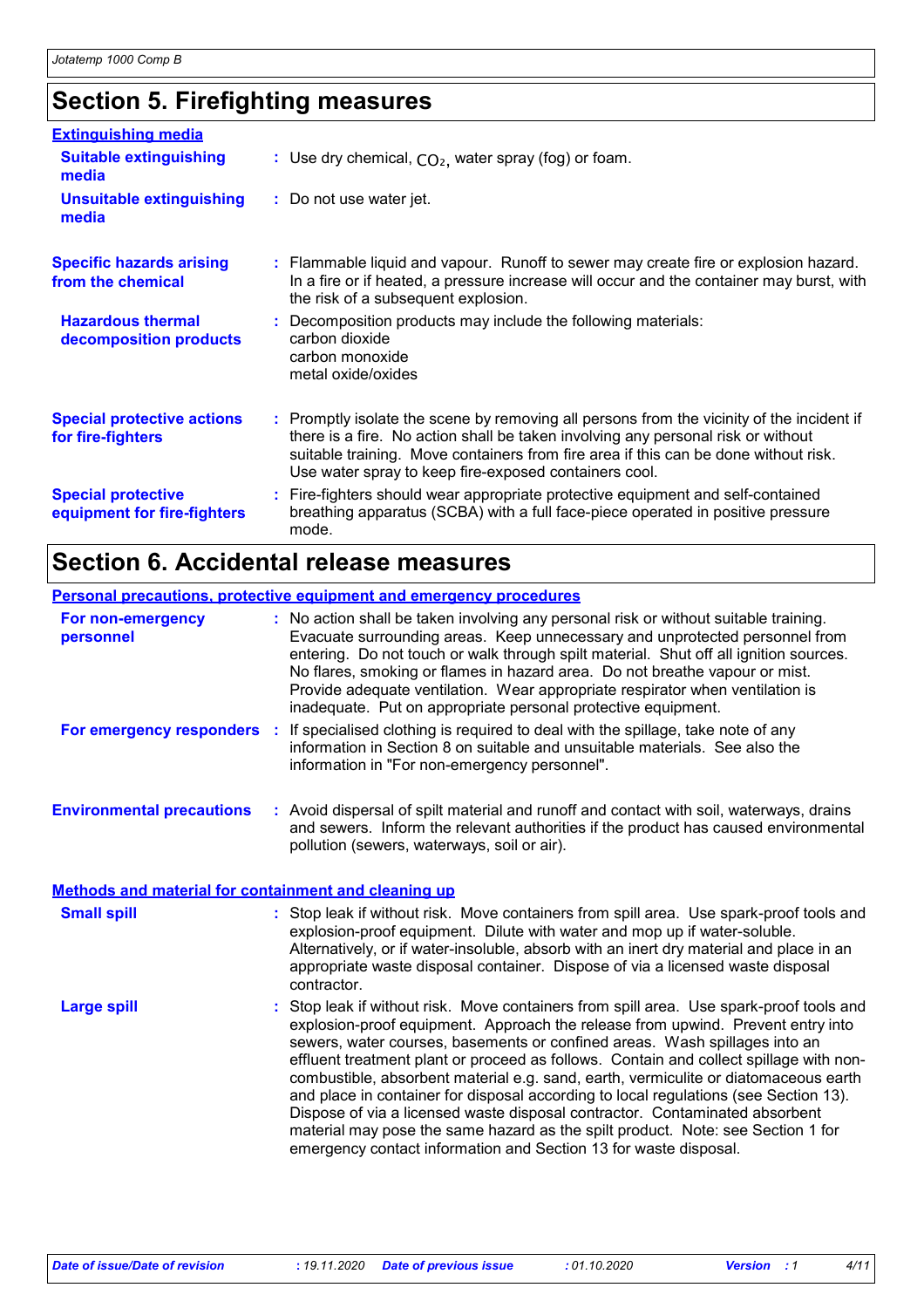## **Section 7. Handling and storage**

| <b>Precautions for safe handling</b>                                             |                                                                                                                                                                                                                                                                                                                                                                                                                                                                                                                                                                                                                                                                                                                                                                                                                                                              |
|----------------------------------------------------------------------------------|--------------------------------------------------------------------------------------------------------------------------------------------------------------------------------------------------------------------------------------------------------------------------------------------------------------------------------------------------------------------------------------------------------------------------------------------------------------------------------------------------------------------------------------------------------------------------------------------------------------------------------------------------------------------------------------------------------------------------------------------------------------------------------------------------------------------------------------------------------------|
| <b>Protective measures</b>                                                       | : Put on appropriate personal protective equipment (see Section 8). Do not get in<br>eyes or on skin or clothing. Do not breathe vapour or mist. Do not ingest. Use only<br>with adequate ventilation. Wear appropriate respirator when ventilation is<br>inadequate. Do not enter storage areas and confined spaces unless adequately<br>ventilated. Keep in the original container or an approved alternative made from a<br>compatible material, kept tightly closed when not in use. Store and use away from<br>heat, sparks, open flame or any other ignition source. Use explosion-proof electrical<br>(ventilating, lighting and material handling) equipment. Use only non-sparking tools.<br>Take precautionary measures against electrostatic discharges. Empty containers<br>retain product residue and can be hazardous. Do not reuse container. |
| <b>Advice on general</b><br>occupational hygiene                                 | : Eating, drinking and smoking should be prohibited in areas where this material is<br>handled, stored and processed. Workers should wash hands and face before<br>eating, drinking and smoking. Remove contaminated clothing and protective<br>equipment before entering eating areas. See also Section 8 for additional<br>information on hygiene measures.                                                                                                                                                                                                                                                                                                                                                                                                                                                                                                |
| <b>Conditions for safe storage,</b><br>including any<br><b>incompatibilities</b> | Store in accordance with local regulations. Store in a segregated and approved<br>area. Store in original container protected from direct sunlight in a dry, cool and well-<br>ventilated area, away from incompatible materials (see Section 10) and food and<br>drink. Store locked up. Eliminate all ignition sources. Separate from oxidizing<br>materials. Keep container tightly closed and sealed until ready for use. Containers<br>that have been opened must be carefully resealed and kept upright to prevent<br>leakage. Do not store in unlabelled containers. Use appropriate containment to<br>avoid environmental contamination. See Section 10 for incompatible materials<br>before handling or use.                                                                                                                                        |

# **Section 8. Exposure controls/personal protection**

| <b>Control parameters</b>                    |                                                                                                                                                                                                                                                                                                                                                                                                                                              |
|----------------------------------------------|----------------------------------------------------------------------------------------------------------------------------------------------------------------------------------------------------------------------------------------------------------------------------------------------------------------------------------------------------------------------------------------------------------------------------------------------|
| <b>Occupational exposure limits</b><br>None. |                                                                                                                                                                                                                                                                                                                                                                                                                                              |
| <b>Appropriate engineering</b><br>controls   | : Use only with adequate ventilation. Use process enclosures, local exhaust<br>ventilation or other engineering controls to keep worker exposure to airborne<br>contaminants below any recommended or statutory limits. The engineering controls<br>also need to keep gas, vapour or dust concentrations below any lower explosive<br>limits. Use explosion-proof ventilation equipment.                                                     |
| <b>Environmental exposure</b><br>controls    | : Emissions from ventilation or work process equipment should be checked to ensure<br>they comply with the requirements of environmental protection legislation. In some<br>cases, fume scrubbers, filters or engineering modifications to the process<br>equipment will be necessary to reduce emissions to acceptable levels.                                                                                                              |
| <b>Individual protection measures</b>        |                                                                                                                                                                                                                                                                                                                                                                                                                                              |
| <b>Hygiene measures</b>                      | : Wash hands, forearms and face thoroughly after handling chemical products, before<br>eating, smoking and using the lavatory and at the end of the working period.<br>Appropriate techniques should be used to remove potentially contaminated clothing.<br>Wash contaminated clothing before reusing. Ensure that eyewash stations and<br>safety showers are close to the workstation location.                                            |
| <b>Eye/face protection</b>                   | : Safety eyewear complying to EN 166 should be used when a risk assessment<br>indicates this is necessary to avoid exposure to liquid splashes, mists, gases or<br>dusts. If contact is possible, the following protection should be worn, unless the<br>assessment indicates a higher degree of protection: chemical splash goggles and/<br>or face shield. If inhalation hazards exist, a full-face respirator may be required<br>instead. |
| <b>Skin protection</b>                       |                                                                                                                                                                                                                                                                                                                                                                                                                                              |
| <b>Hand protection</b>                       |                                                                                                                                                                                                                                                                                                                                                                                                                                              |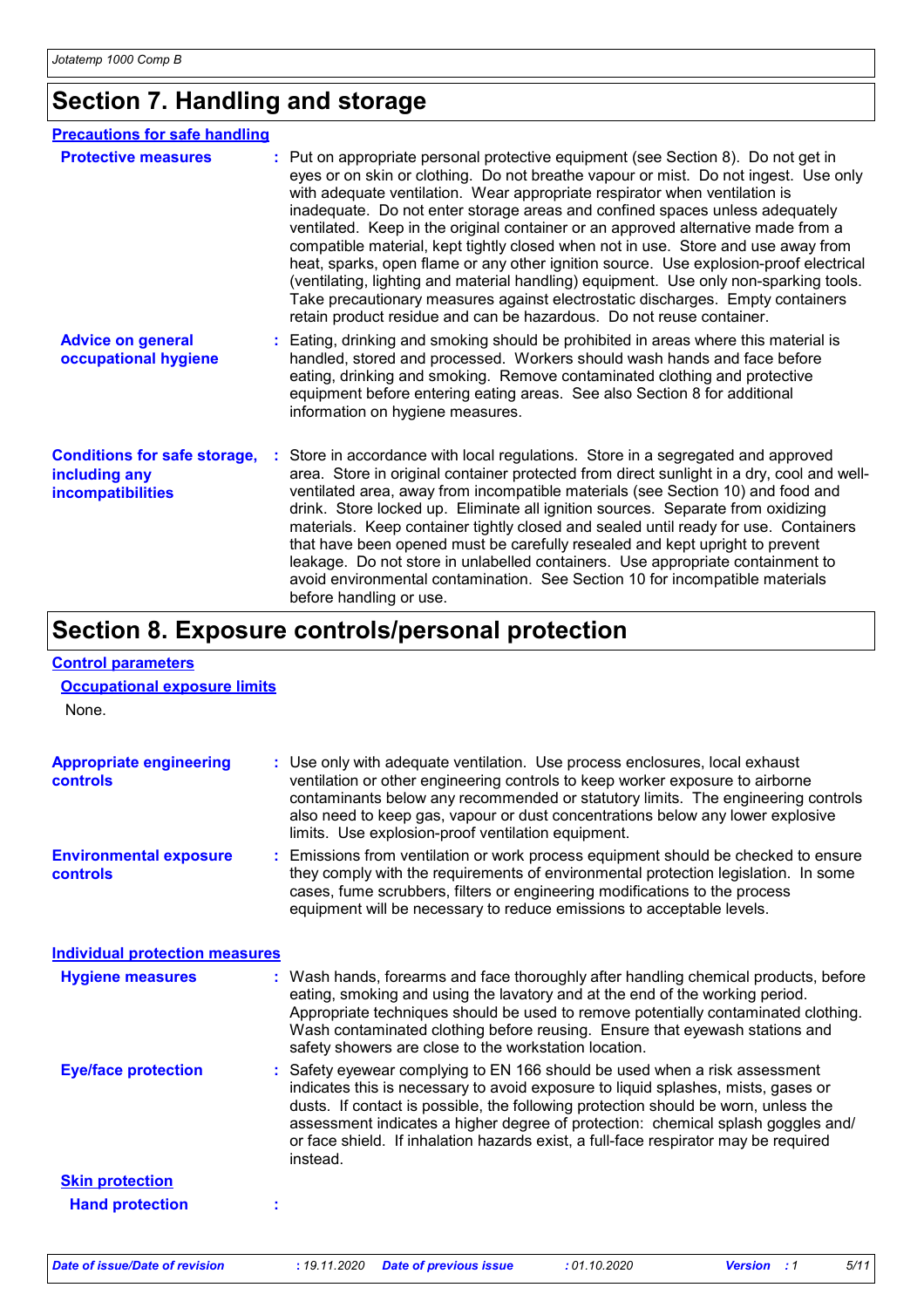# **Section 8. Exposure controls/personal protection**

|                               | There is no one glove material or combination of materials that will give unlimited<br>resistance to any individual or combination of chemicals.                                                                                                                                                                                                                                                                            |
|-------------------------------|-----------------------------------------------------------------------------------------------------------------------------------------------------------------------------------------------------------------------------------------------------------------------------------------------------------------------------------------------------------------------------------------------------------------------------|
|                               | The breakthrough time must be greater than the end use time of the product.                                                                                                                                                                                                                                                                                                                                                 |
|                               | The instructions and information provided by the glove manufacturer on use,<br>storage, maintenance and replacement must be followed.                                                                                                                                                                                                                                                                                       |
|                               | Gloves should be replaced regularly and if there is any sign of damage to the glove<br>material.                                                                                                                                                                                                                                                                                                                            |
|                               | Always ensure that gloves are free from defects and that they are stored and used<br>correctly.                                                                                                                                                                                                                                                                                                                             |
|                               | The performance or effectiveness of the glove may be reduced by physical/chemical<br>damage and poor maintenance.                                                                                                                                                                                                                                                                                                           |
|                               | Barrier creams may help to protect the exposed areas of the skin but should not be<br>applied once exposure has occurred.                                                                                                                                                                                                                                                                                                   |
|                               | Wear suitable gloves tested to EN374.<br>Recommended, gloves(breakthrough time) > 8 hours: butyl rubber                                                                                                                                                                                                                                                                                                                     |
|                               |                                                                                                                                                                                                                                                                                                                                                                                                                             |
| <b>Body protection</b>        | Personal protective equipment for the body should be selected based on the task<br>being performed and the risks involved and should be approved by a specialist<br>before handling this product. When there is a risk of ignition from static electricity,<br>wear anti-static protective clothing. For the greatest protection from static<br>discharges, clothing should include anti-static overalls, boots and gloves. |
| <b>Other skin protection</b>  | : Appropriate footwear and any additional skin protection measures should be<br>selected based on the task being performed and the risks involved and should be<br>approved by a specialist before handling this product.                                                                                                                                                                                                   |
| <b>Respiratory protection</b> | If workers are exposed to concentrations above the exposure limit, they must use a<br>÷.<br>respirator according to EN 140. Use respiratory mask with charcoal and dust filter<br>when spraying this product, according to EN 14387(as filter combination A2-P2). In<br>confined spaces, use compressed-air or fresh-air respiratory equipment. When use<br>of roller or brush, consider use of charcoalfilter.             |

# **Section 9. Physical and chemical properties**

| <b>Appearance</b>                                 |                                                                          |
|---------------------------------------------------|--------------------------------------------------------------------------|
| <b>Physical state</b>                             | $:$ Liquid.                                                              |
| <b>Colour</b>                                     | : Various                                                                |
| <b>Odour</b>                                      | : Characteristic.                                                        |
| <b>Odour threshold</b>                            | Not applicable.                                                          |
| pH                                                | : Not applicable.                                                        |
| <b>Melting point</b>                              | : Not applicable.                                                        |
| <b>Boiling point</b>                              | : Lowest known value: 220°C (428°F) (titanium tetraisopropanolate).      |
| <b>Flash point</b>                                | Closed cup: 40°C (104°F)                                                 |
| <b>Evaporation rate</b>                           | : Not available.                                                         |
| <b>Flammability (solid, gas)</b>                  | : Not applicable.                                                        |
| Lower and upper explosive<br>(flammable) limits   | : Not applicable.                                                        |
| <b>Vapour pressure</b>                            | : Not available.                                                         |
| <b>Vapour density</b>                             | : Not available.                                                         |
| <b>Density</b>                                    | : $0.996$ g/cm <sup>3</sup> @ 20 °C                                      |
| <b>Solubility</b>                                 | Insoluble in the following materials: cold water and hot water.          |
| <b>Partition coefficient: n-</b><br>octanol/water | : Not available.                                                         |
| <b>Auto-ignition temperature</b>                  | : Not available.                                                         |
| <b>Decomposition temperature</b>                  | : Not available.                                                         |
| <b>Viscosity</b>                                  | : Kinematic (40°C): >0.205 cm <sup>2</sup> /s (>20.5 mm <sup>2</sup> /s) |
|                                                   |                                                                          |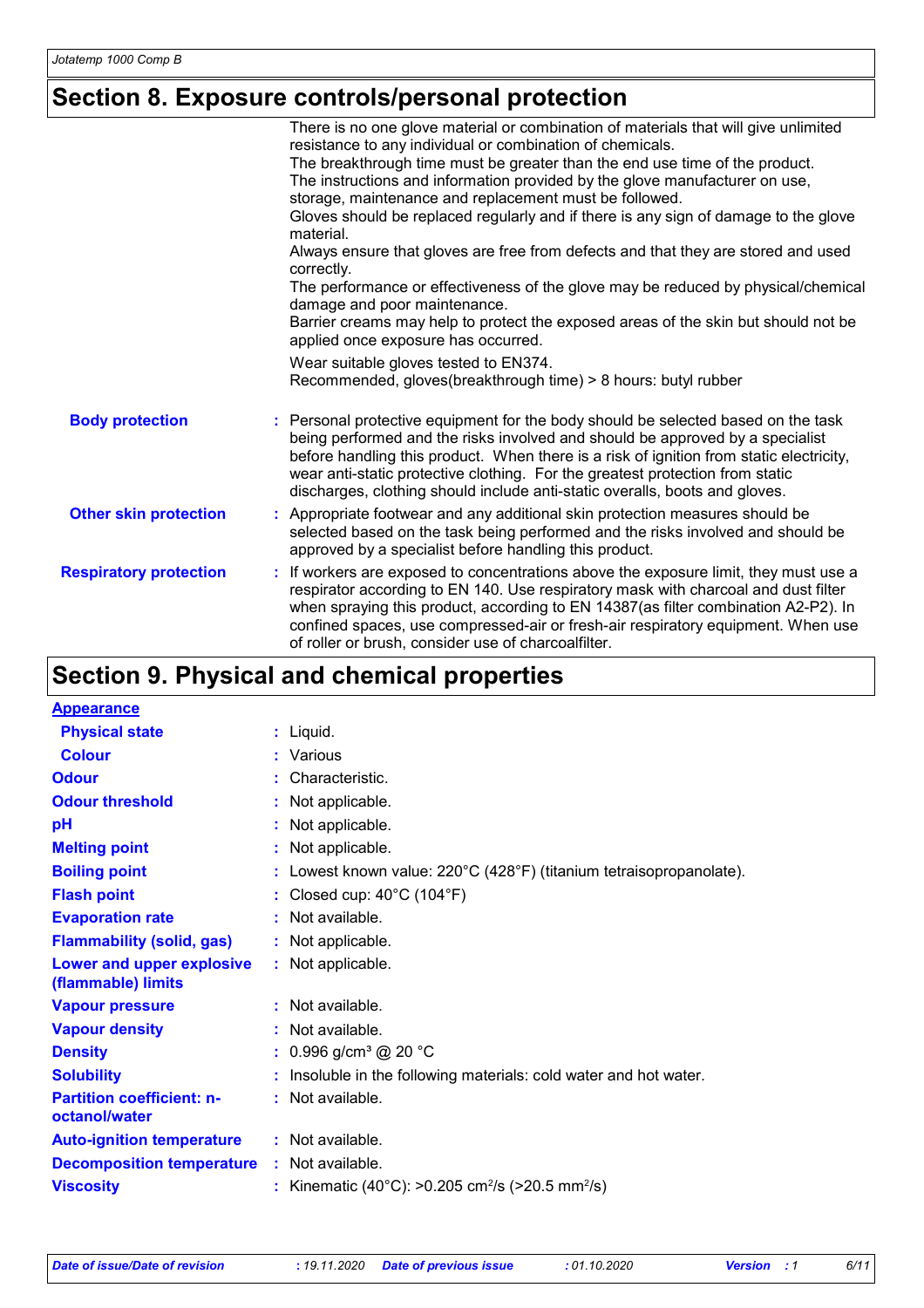# **Section 10. Stability and reactivity**

| <b>Reactivity</b>                                   | : No specific test data related to reactivity available for this product or its ingredients.                                                                                 |
|-----------------------------------------------------|------------------------------------------------------------------------------------------------------------------------------------------------------------------------------|
| <b>Chemical stability</b>                           | : The product is stable.                                                                                                                                                     |
| <b>Possibility of hazardous</b><br><b>reactions</b> | : Under normal conditions of storage and use, hazardous reactions will not occur.                                                                                            |
| <b>Conditions to avoid</b>                          | : Avoid all possible sources of ignition (spark or flame). Do not pressurise, cut, weld,<br>braze, solder, drill, grind or expose containers to heat or sources of ignition. |
| <b>Incompatible materials</b>                       | : Reactive or incompatible with the following materials:<br>oxidizing materials                                                                                              |
| <b>Hazardous decomposition</b><br>products          | : Under normal conditions of storage and use, hazardous decomposition products<br>should not be produced.                                                                    |

## **Section 11. Toxicological information**

### **Information on toxicological effects**

#### **Acute toxicity**

| <b>Product/ingredient name</b> | <b>Besult</b> | <b>Species</b> | <b>Dose</b>          | <b>Exposure</b> |
|--------------------------------|---------------|----------------|----------------------|-----------------|
| titanium tetrabutanolate       | LD50 Oral     | Rat            | $3122 \text{ mg/kg}$ |                 |

#### **Irritation/Corrosion**

| <b>Product/ingredient name</b> | <b>Result</b>            | <b>Species</b>                     | <b>Score</b> | <b>Exposure</b>            | <b>Observation</b> |
|--------------------------------|--------------------------|------------------------------------|--------------|----------------------------|--------------------|
| l titanium tetrabutanolate     | Eyes - Irritant          | Mammal -<br>species<br>unspecified |              |                            |                    |
|                                | Skin - Mild irritant     | Mammal -<br>species<br>unspecified |              |                            |                    |
| titanium tetraisopropanolate   | Eyes - Moderate irritant | Rabbit                             |              | 24 hours 20<br>milligrams  |                    |
|                                | Skin - Mild irritant     | Rabbit                             |              | 24 hours 500<br>milligrams | $\sim$             |
|                                | Eyes - Mild irritant     | Mammal -<br>species<br>unspecified |              |                            |                    |

### **Sensitisation**

Not available.

#### **Mutagenicity**

Not available.

#### **Carcinogenicity**

Not available.

#### **Reproductive toxicity**

Not available.

#### **Teratogenicity**

Not available.

#### **Specific target organ toxicity (single exposure)**

| <b>Name</b>                  | <b>Category</b>          | <b>Route of</b><br><b>exposure</b> | <b>Target organs</b>                                |
|------------------------------|--------------------------|------------------------------------|-----------------------------------------------------|
| l titanium tetrabutanolate   | Category 3<br>Category 3 | Not applicable.<br>Not applicable. | Narcotic effects<br>Respiratory tract<br>irritation |
| titanium tetraisopropanolate | Category 3               | Not applicable.                    | Narcotic effects                                    |
|                              |                          |                                    |                                                     |

#### **Specific target organ toxicity (repeated exposure)**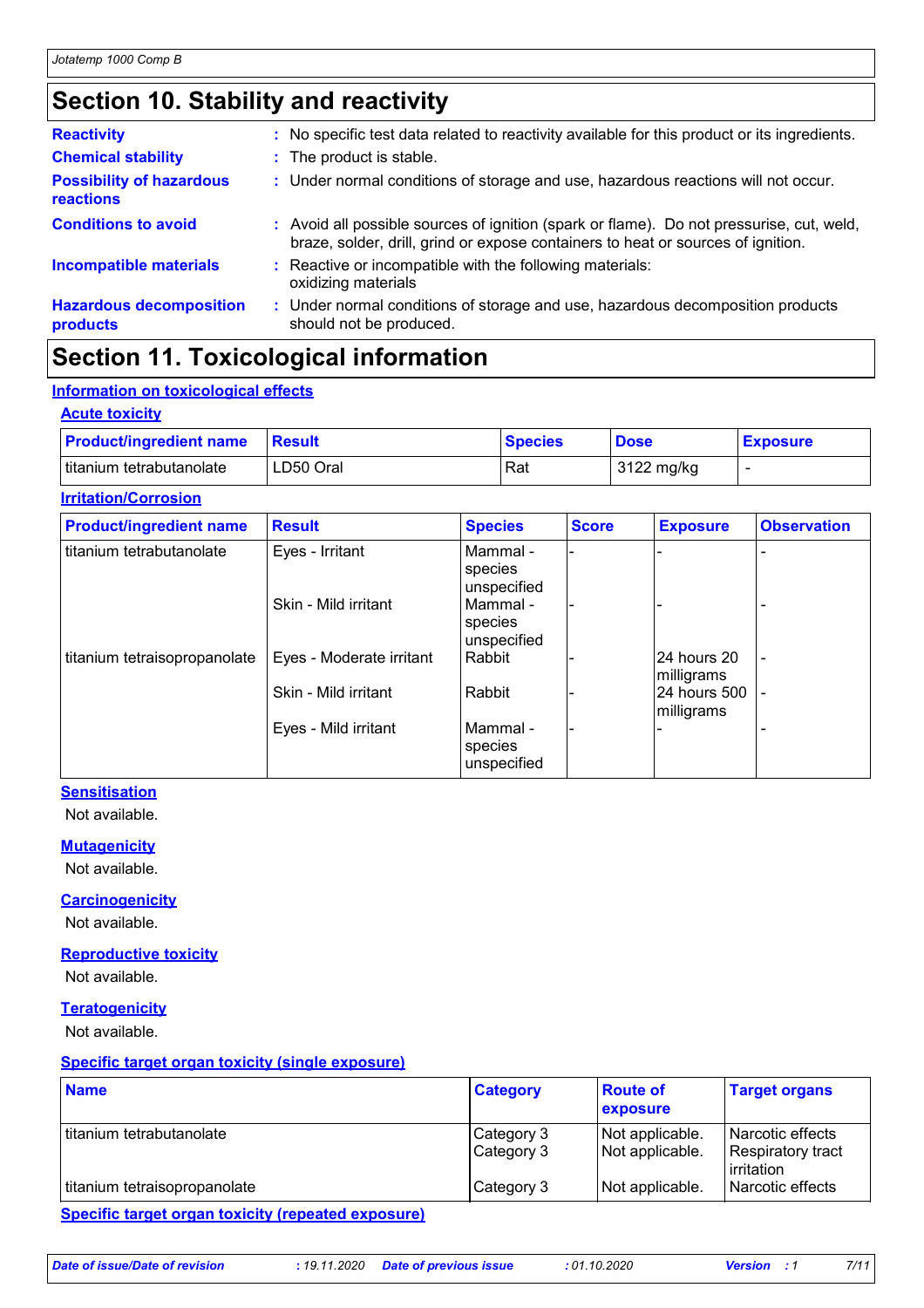# **Section 11. Toxicological information**

#### Not available.

### **Aspiration hazard**

Not available.

| <b>Information on likely routes : Not available.</b><br>of exposure |   |                                                                                                                                                                                           |
|---------------------------------------------------------------------|---|-------------------------------------------------------------------------------------------------------------------------------------------------------------------------------------------|
| <b>Potential acute health effects</b>                               |   |                                                                                                                                                                                           |
| <b>Eye contact</b>                                                  |   | : Causes serious eye damage.                                                                                                                                                              |
| <b>Inhalation</b>                                                   |   | May cause drowsiness or dizziness. May cause respiratory irritation.                                                                                                                      |
| <b>Skin contact</b>                                                 |   | Causes skin irritation.                                                                                                                                                                   |
| <b>Ingestion</b>                                                    |   | No known significant effects or critical hazards.                                                                                                                                         |
|                                                                     |   | <b>Symptoms related to the physical, chemical and toxicological characteristics</b>                                                                                                       |
| <b>Eye contact</b>                                                  |   | : Adverse symptoms may include the following:<br>pain<br>watering<br>redness                                                                                                              |
| <b>Inhalation</b>                                                   |   | : Adverse symptoms may include the following:<br>respiratory tract irritation<br>coughing<br>nausea or vomiting<br>headache<br>drowsiness/fatigue<br>dizziness/vertigo<br>unconsciousness |
| <b>Skin contact</b>                                                 |   | : Adverse symptoms may include the following:<br>pain or irritation<br>redness<br>blistering may occur                                                                                    |
| <b>Ingestion</b>                                                    |   | : Adverse symptoms may include the following:<br>stomach pains                                                                                                                            |
|                                                                     |   | Delayed and immediate effects as well as chronic effects from short and long-term exposure                                                                                                |
| <b>Short term exposure</b>                                          |   |                                                                                                                                                                                           |
| <b>Potential immediate</b><br>effects                               |   | : Not available.                                                                                                                                                                          |
| <b>Potential delayed effects</b>                                    |   | : Not available.                                                                                                                                                                          |
| <b>Long term exposure</b>                                           |   |                                                                                                                                                                                           |
| <b>Potential immediate</b><br>effects                               |   | Not available.                                                                                                                                                                            |
| <b>Potential delayed effects</b>                                    |   | : Not available.                                                                                                                                                                          |
| <b>Potential chronic health effects</b>                             |   |                                                                                                                                                                                           |
| Not available.                                                      |   |                                                                                                                                                                                           |
| <b>General</b>                                                      | ÷ | No known significant effects or critical hazards.                                                                                                                                         |
| <b>Carcinogenicity</b>                                              |   | No known significant effects or critical hazards.                                                                                                                                         |
| <b>Mutagenicity</b>                                                 |   | No known significant effects or critical hazards.                                                                                                                                         |

**Developmental effects :** No known significant effects or critical hazards. **Fertility effects :** No known significant effects or critical hazards.

### **Numerical measures of toxicity**

*Date of issue/Date of revision* **:** *19.11.2020 Date of previous issue : 01.10.2020 Version : 1 8/11*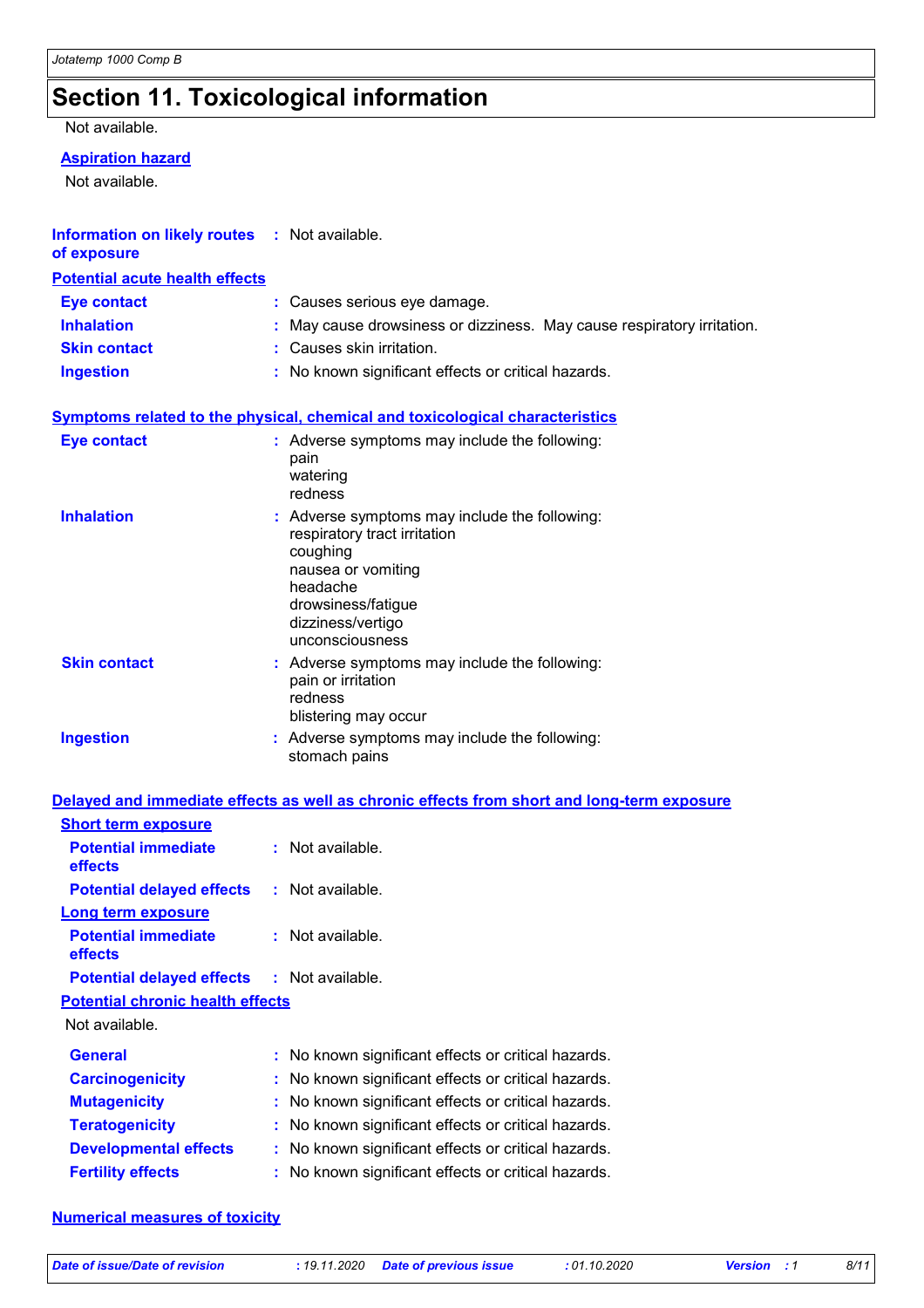### **Section 11. Toxicological information**

### **Acute toxicity estimates**

Not available.

## **Section 12. Ecological information**

#### **Toxicity**

Not available.

#### **Persistence and degradability**

Not available.

#### **Bioaccumulative potential**

Not available.

#### **Soil/water partition coefficient (KOC) :** Not available. **Mobility in soil**

**Other adverse effects :** No known significant effects or critical hazards.

## **Section 13. Disposal considerations**

The generation of waste should be avoided or minimised wherever possible. **Disposal methods :**

Disposal of this product, solutions and any by-products should at all times comply with the requirements of environmental protection and waste disposal legislation and any regional local authority requirements. Dispose of surplus and nonrecyclable products via a licensed waste disposal contractor. Waste should not be disposed of untreated to the sewer unless fully compliant with the requirements of all authorities with jurisdiction. Waste packaging should be recycled. Incineration or landfill should only be considered when recycling is not feasible. This material and its container must be disposed of in a safe way. Care should be taken when handling emptied containers that have not been cleaned or rinsed out. Empty containers or liners may retain some product residues. Vapour from product residues may create a highly flammable or explosive atmosphere inside the container. Do not cut, weld or grind used containers unless they have been cleaned thoroughly internally. Avoid dispersal of spilt material and runoff and contact with soil, waterways, drains and sewers.

|                                      | <b>ADR/RID</b>                                                        | <b>IMDG</b>                                                           | <b>IATA</b>                                                           |
|--------------------------------------|-----------------------------------------------------------------------|-----------------------------------------------------------------------|-----------------------------------------------------------------------|
| <b>UN number</b>                     | UN1993                                                                | <b>UN1993</b>                                                         | UN1993                                                                |
| <b>UN proper</b><br>shipping name    | Flammable liquid, n.o.s.<br>(titanium tetrabutanolate,<br>butan-1-ol) | Flammable liquid, n.o.s.<br>(titanium tetrabutanolate,<br>butan-1-ol) | Flammable liquid, n.o.s.<br>(titanium tetrabutanolate,<br>butan-1-ol) |
| <b>Transport hazard</b><br>class(es) | 3                                                                     | 3                                                                     | 3                                                                     |
| <b>Packing group</b>                 | III                                                                   | $\mathbf{III}$                                                        | $\mathbf{III}$                                                        |
|                                      |                                                                       |                                                                       |                                                                       |

## **Section 14. Transport information**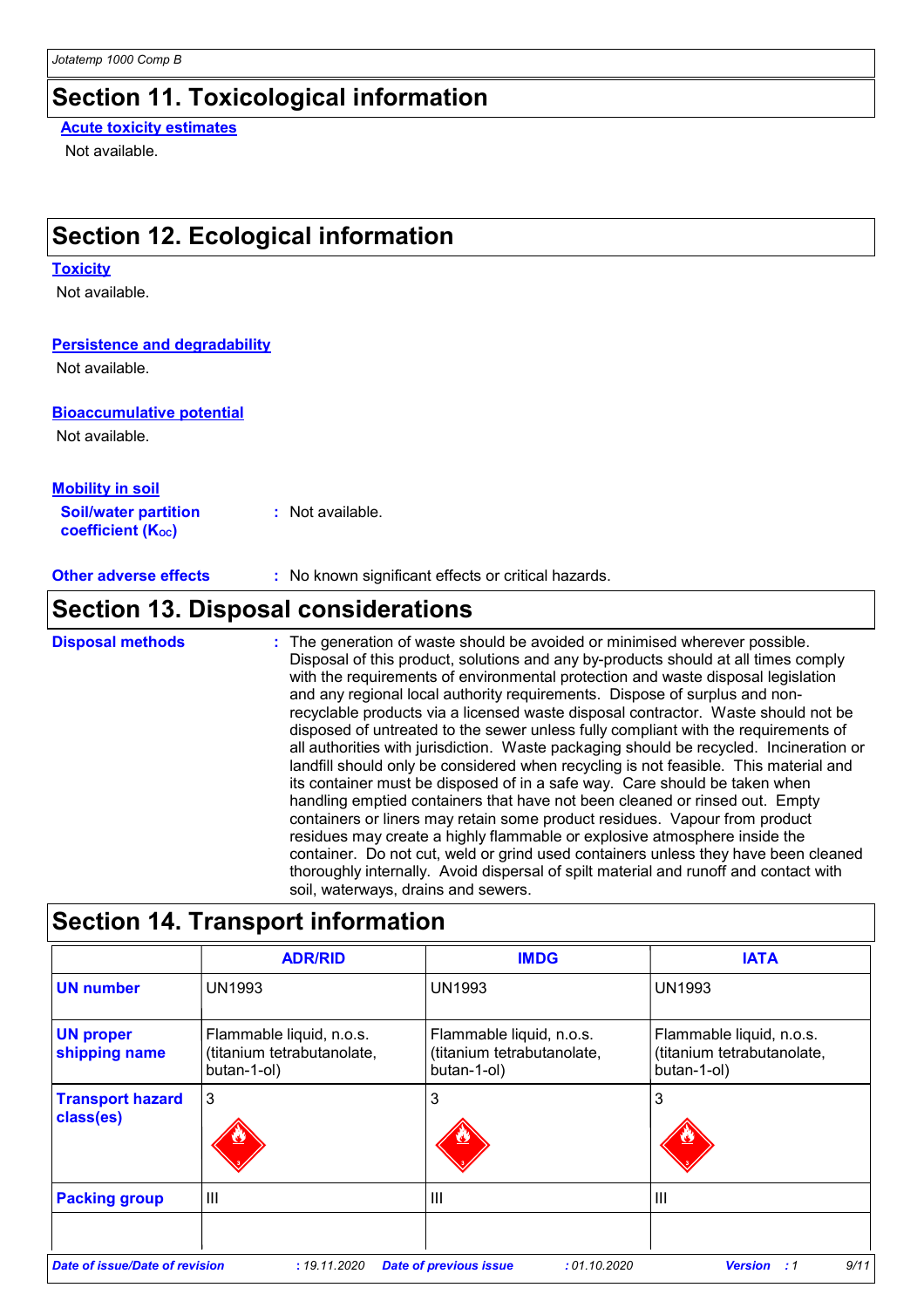## **Section 14. Transport information**

| <b>Environmental</b><br>hazards         | 'No. | No.                                    | 'No. |
|-----------------------------------------|------|----------------------------------------|------|
| <b>Additional</b><br><b>information</b> |      | <b>Emergency schedules F-E,</b><br>S-E |      |

| <b>Additional information</b>                       |                                                                                                                                                                                                                                                 |
|-----------------------------------------------------|-------------------------------------------------------------------------------------------------------------------------------------------------------------------------------------------------------------------------------------------------|
| <b>ADR/RID</b>                                      | : Hazard identification number 30<br>Tunnel code (D/E)                                                                                                                                                                                          |
| <b>IMDG</b>                                         | $:$ Emergency schedules $F-E$ , S-E                                                                                                                                                                                                             |
|                                                     | Special precautions for user : Transport within user's premises: always transport in closed containers that are<br>upright and secure. Ensure that persons transporting the product know what to do in<br>the event of an accident or spillage. |
| <b>Transport in bulk according : Not available.</b> |                                                                                                                                                                                                                                                 |

**to Annex II of Marpol and the IBC Code**

### **Section 15. Regulatory information**

| <b>Safety, health and</b><br>environmental regulations<br>specific for the product | : No known specific national and/or regional regulations applicable to this product<br>(including its ingredients). |
|------------------------------------------------------------------------------------|---------------------------------------------------------------------------------------------------------------------|
|------------------------------------------------------------------------------------|---------------------------------------------------------------------------------------------------------------------|

### **International regulations**

| <b>Chemical Weapon Convention List Schedules I, II &amp; III Chemicals</b> |  |
|----------------------------------------------------------------------------|--|
| Not listed.                                                                |  |

### **Montreal Protocol (Annexes A, B, C, E)**

Not listed.

### **Stockholm Convention on Persistent Organic Pollutants**

Not listed.

### **UNECE Aarhus Protocol on POPs and Heavy Metals**

Not listed.

### **Section 16. Other information**

| <b>History</b> |  |
|----------------|--|
|----------------|--|

| <b>Date of printing</b>           | : 19.11.2020                                                                                                                                                                                                                                                                                                                                                                                                                                                                                                                                                    |
|-----------------------------------|-----------------------------------------------------------------------------------------------------------------------------------------------------------------------------------------------------------------------------------------------------------------------------------------------------------------------------------------------------------------------------------------------------------------------------------------------------------------------------------------------------------------------------------------------------------------|
| Date of issue/Date of<br>revision | : 19.11.2020                                                                                                                                                                                                                                                                                                                                                                                                                                                                                                                                                    |
| Date of previous issue            | : 01.10.2020                                                                                                                                                                                                                                                                                                                                                                                                                                                                                                                                                    |
| <b>Version</b>                    |                                                                                                                                                                                                                                                                                                                                                                                                                                                                                                                                                                 |
| <b>Key to abbreviations</b>       | $\therefore$ ATE = Acute Toxicity Estimate<br>BCF = Bioconcentration Factor<br>GHS = Globally Harmonized System of Classification and Labelling of Chemicals<br>IATA = International Air Transport Association<br>IBC = Intermediate Bulk Container<br><b>IMDG = International Maritime Dangerous Goods</b><br>LogPow = logarithm of the octanol/water partition coefficient<br>MARPOL = International Convention for the Prevention of Pollution From Ships,<br>1973 as modified by the Protocol of 1978. ("Marpol" = marine pollution)<br>UN = United Nations |
| <b>References</b>                 | : Not available.                                                                                                                                                                                                                                                                                                                                                                                                                                                                                                                                                |
|                                   | $\nabla$ Indicates information that has changed from previously issued version.                                                                                                                                                                                                                                                                                                                                                                                                                                                                                 |
| <b>Notice to reader</b>           |                                                                                                                                                                                                                                                                                                                                                                                                                                                                                                                                                                 |